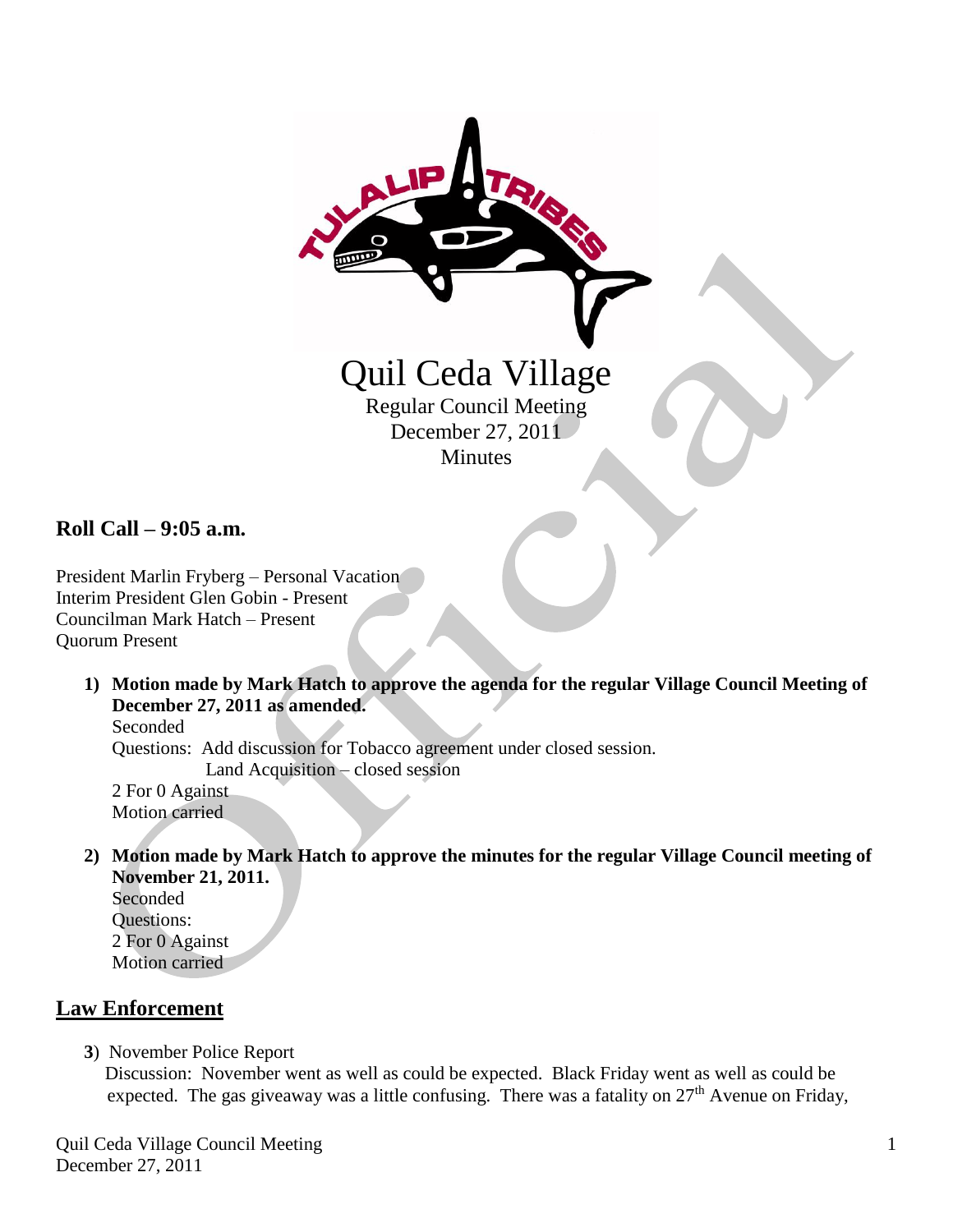December 23, 2011. County assisted with the accident.

### **Finance**

**4) Motion made by Mark Hatch to approve Resolution No. 2011-032 authorizing Quil Ceda Village to purchase a new point of sale system for the Liquor Stores through Systems Technology in the amount of \$97,232.00 with funds to come from Quil Ceda Village unspent funds. Seconded**

Questions:Liquor Store staff spent time reviewing a new system. Systems Technology had the best system and on-site training for the needs of the two stores. Purchasing a new system was the recommendation of the Council. Prior year(s) funding is unspent funds that are available to purchase the software. The current system does not provide a good inventory system. All funds for Quil Ceda Village are in the General Fund account. Prior year unspent funds are sitting in this account. A new system will take staff a little while to learn.

 2 For 0 Against Motion carried

#### **5) November Budget Reports**

#### **Human Resources**

- **6) Years of Service Award Ceremony Location**
	- 1) Hibulb Museum Longhouse Room
	- 2) Tulalip Resort-Recommend the Resort

Discussion: Nina Reece, Interim President Glen Gobin, Councilman Mark Hatch

 Staff have given the years of service recognition at the annual Christmas party but this year the party was combined with TTT Government. Staff researched costs and the lowest cost is at the Resort. Council is okay with having it at the Resort.

### **Utilities & Environmental Services**

**7) Motion made by Mark Hatch to approve Resolution No. 2011-033 authorizing the QCV Utility Department to receive a Chevron Fuel Card with funding to come from the Utility Budget.** Seconded Questions: Quil Ceda Village should get on the State Procurement Vehicle List.

Remove the budget line item from Resolution

2 For 0 Against

Motion carried

### **Tulalip Data Services**

**8) Motion made by Mark Hatch to approve Resolution No. 2011-034 authorizing the TDS to purchase from the 2011 budget the production printer and associated equipment with Quality Business Systems in an amount not to exceed \$98,000.** Seconded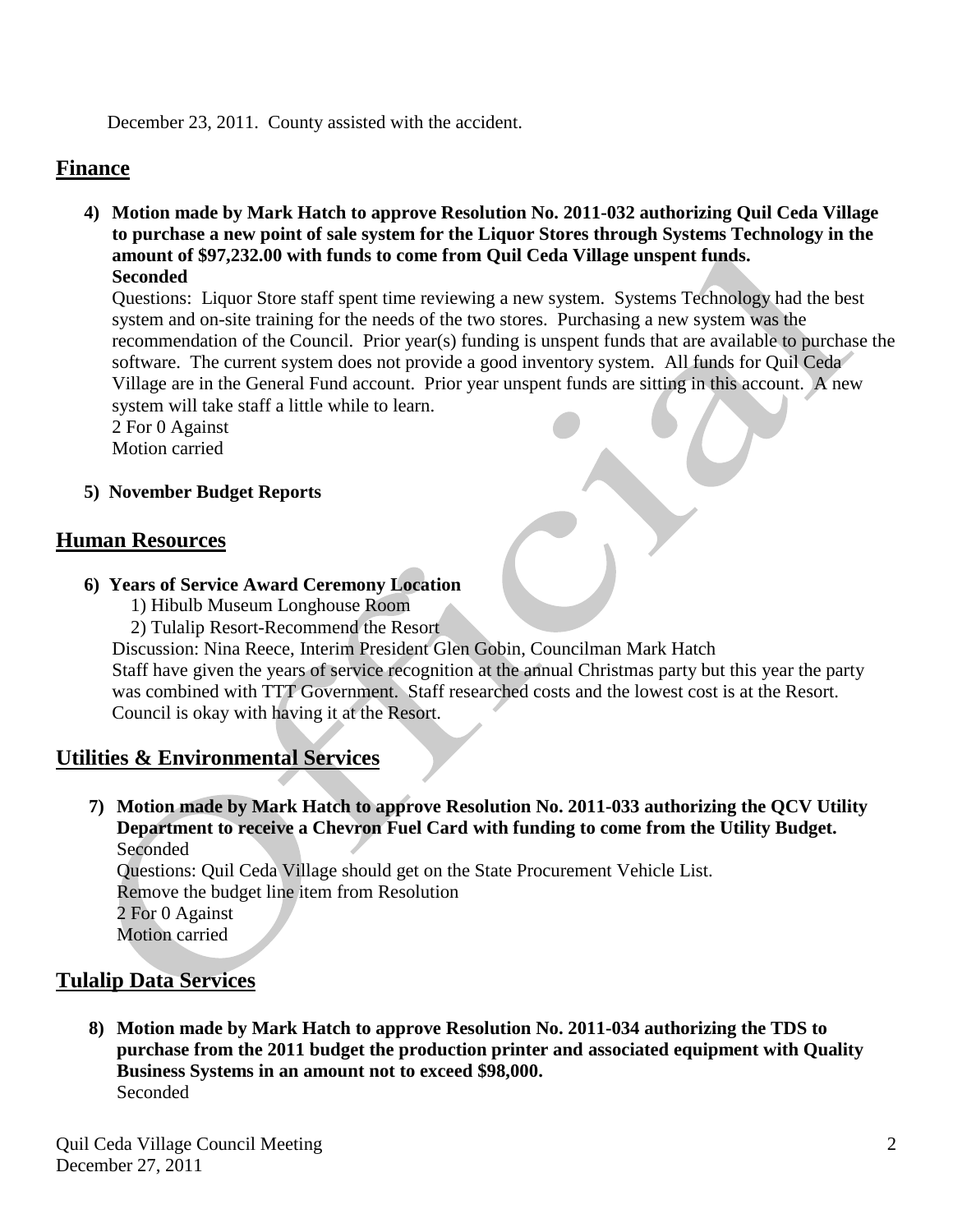Questions:This will close the document center at the administration building which includes mail outs, etc. The Tribal system has been down quite a bit. The equipment is worn out. TDS has the ability to staff the center full-time if it is moved to the TDS building. Moving the center is for a later discussion.

2 For 0 Against Motion carried

**9) Motion made by Mark Hatch to approve Resolution No. 2011-035 authorizing the Council President to sign an employment contract with Jacob Setterberg with a not to exceed amount of \$105,955.20 annually with funding to come from the TDS Department budget deleting disability reference.**

Seconded Questions: 2 For 0 Against Motion carried

**10) Motion made by Mark Hatch to approve Resolution No. 2011-036 authorizing the Village General Manager to establish a credit account with Amazon.com in the name of Quil Ceda Village to purchase goods and services in an amount not to exceed \$5,000.00.** Seconded

 Questions:Currently a credit card is used but if the purchase is very large, it puts the account over the credit limit.

2 For 0 Against Motion carried

#### **11) Broadband Master Agreement with NFL Network**

 The new company will help to expand the customer base. Council needs to approve adding the new FX channel. The contract is done electronically. Staff is asking for Council's approval to proceed. Broadband does two campaigns per year to increase membership and make them aware of new services.

### **Motion made by Mark Hatch to approve the Master Affiliation Agreement between FX Networks, LLC and Tulalip Broadband.**

Seconded Questions: 2 For 0 Against Motion carried

# **Out of State Travel**

| 12) Vinnie | <b>MCITP Windows</b> San Francisco, |     |
|------------|-------------------------------------|-----|
| Singh      | Server 2008                         | CA. |

Nov. 6 -13, 2011 \$4,658.63

**13) Motion made by Mark Hatch to move forward with preparing a tobacco agreement with Skookum Creek Tobacco, Co, Native American Economic Development Authority and Tulalip Tribes limiting our exposure as much as possible.** Seconded